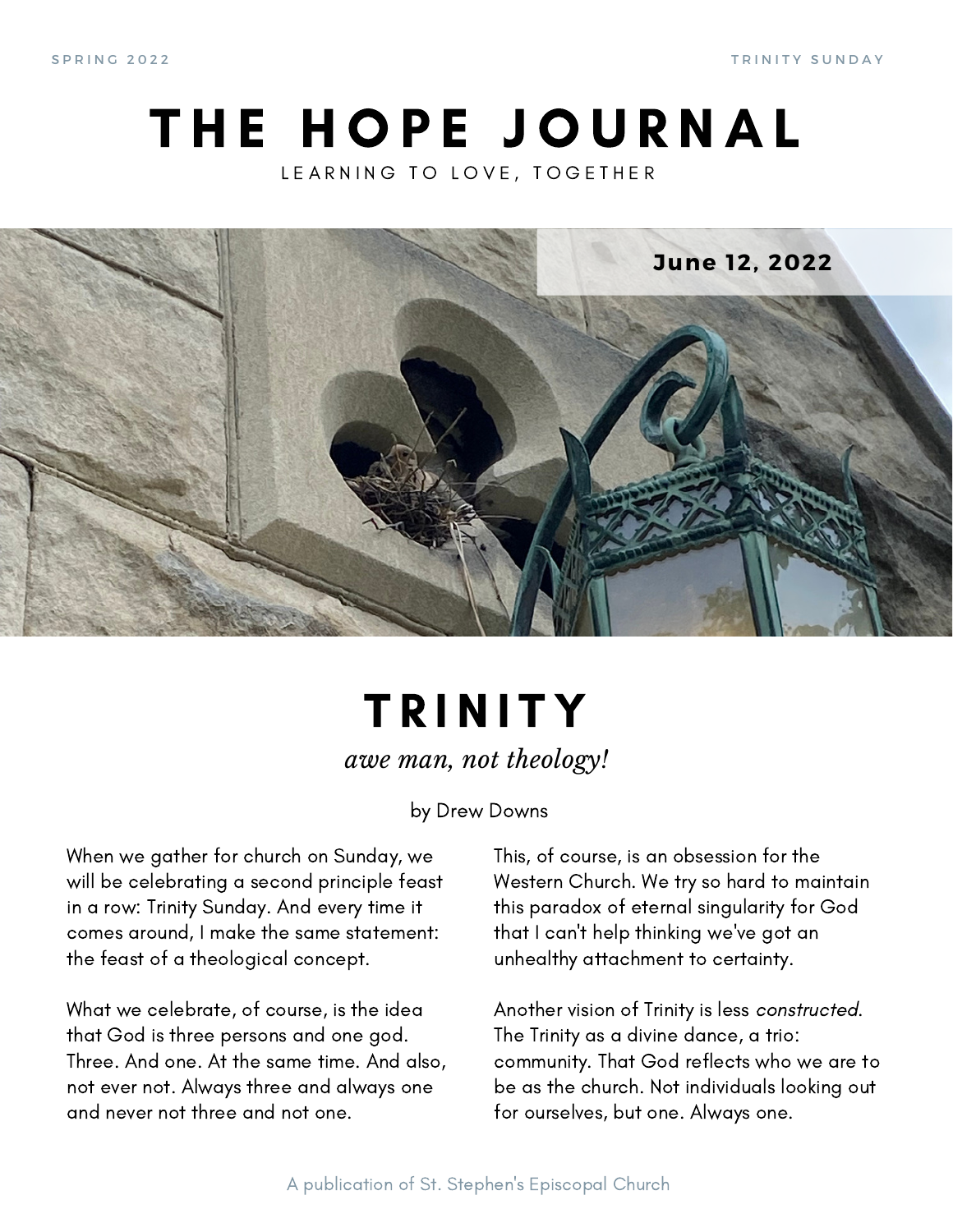# EASTER

*Spring 2022*

## WHAT'S GOING ON

*"You know we've got to find a way To bring some loving here today*". -Marvin Gaye

Disciples, Apostles, and Saints!

Looking at this past week, it would be easy to get tangled up in the anxiety we no doubt find in the church. Then, of course, we glance out and see the troubles of the weeks before: the murder of school children in Texas and black elders in Pennsylvania. And then our minds get pulled to Ukraine, the pandemic, and all of the events that seem to be pulling us all apart at the seems. And we think, well, of course we're losing our minds!

The constant in all that we are experiencing: with its confusion, pain, and sense of division: is that we feel like we are at a loss to figure out how to be together. How to live with one another. It is at once both obvious and bedeviling.

And yet, what is politics but the attempt to find order? It is the attempt of a people to figure out how to be a **WE**. Together.

It seems natural, then, that the impulse to be an **I** doesn't go away. But an **I** doesn't fully understand how to be a **WE** without a little bit of help. And some of that comes from a system. Rules. Boundaries. Expectations. And some of it comes from another **I** who can point us in the right direction.

But most often, how **WE** can handle a thing, comes from **WE** striving to make it work together.

If **WE** have a problem of gun violence then **WE** can solve it. There is no way one single **I** can handle it. No single party. And no single "good guy". It is a **WE** thing and all of us need to pull our weight.

> With love, Drew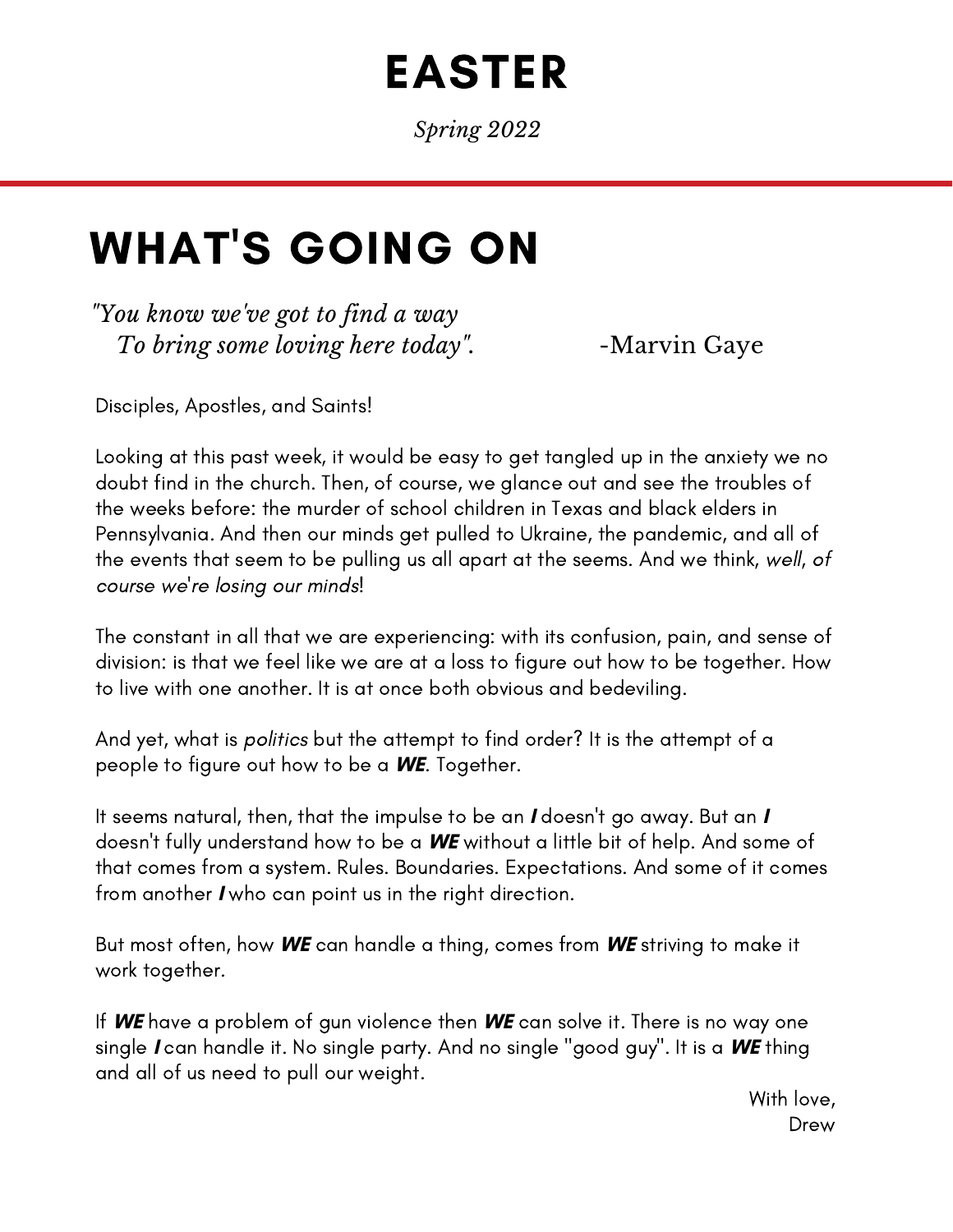# EASTER

*Spring 2022*

## FOR SUNDAY

*Trinity Sunday*

June 12, 2022

### Collect

Almighty and everlasting God, you have given to us your servants grace, by the confession of a true faith, to acknowledge the glory of the eternal Trinity, and in the power of your divine Majesty to worship the Unity: Keep us steadfast in this faith and worship, and bring us at last to see you in your one and eternal glory, O Father; who with the Son and the Holy Spirit live and reign, one God, for ever and ever. Amen.

#### Reading

From John 16:12-15

"I still have many things to say to you, but you cannot bear them now."

#### Reflection

I like to refer to the farewell discourse in John as Jesus's long goodbye. It's him, standing by the car, telling his people he really has to go, but here they are, still chatting an hour later.

It is, however, rich with connection. He's trying so hard to communicate an idea that still tangles us in knots.

How to say "I am going away, but we aren't going anywhere." There's a sense of wrapyour-heads-around-my-leaving in this and yet also don't-act-like-I'm-going-to-begone. It both makes perfect sense and no sense at all.